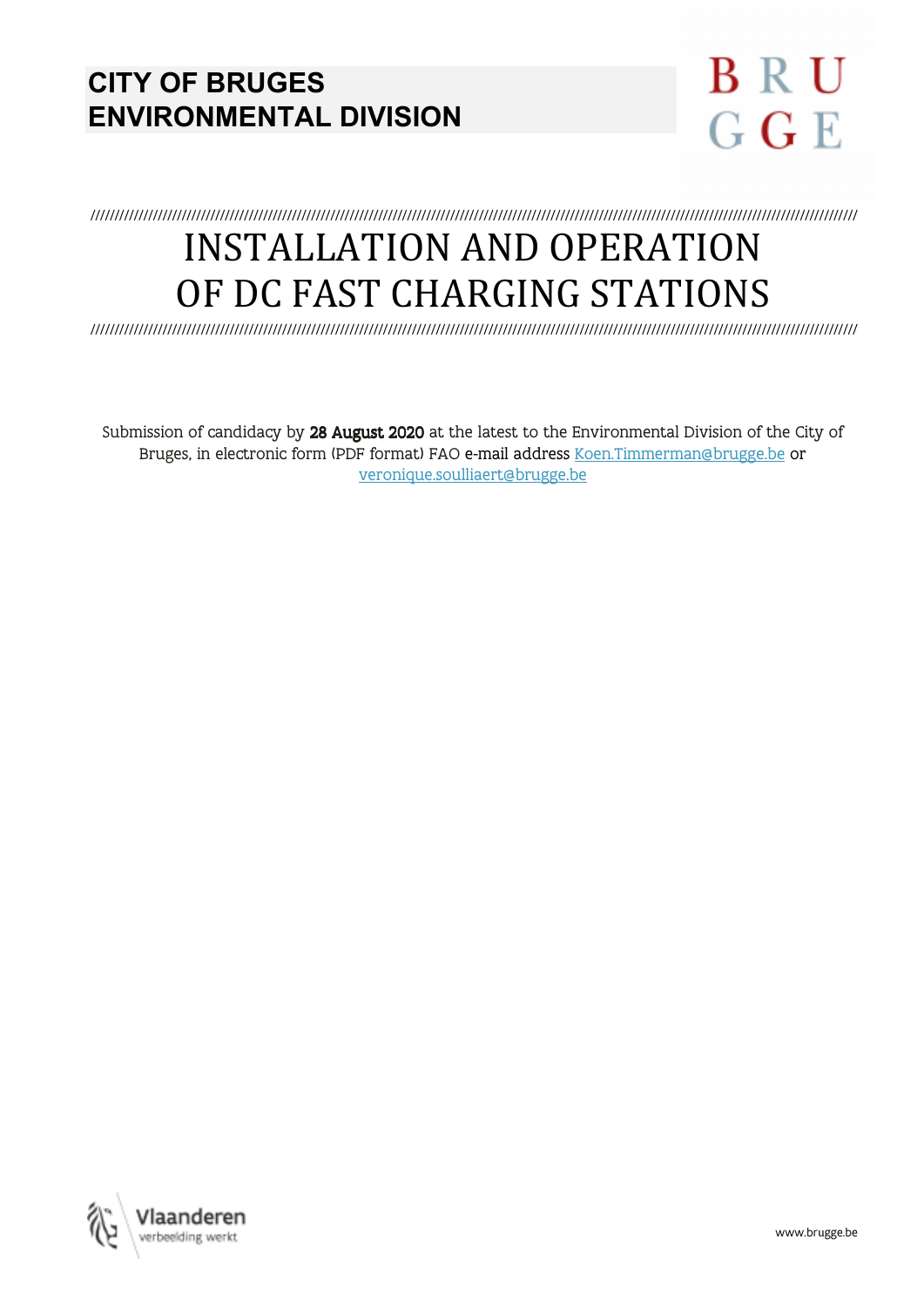# **1 P**O**S**ITION **& P**UR**P**O**S**E

# 1.1 INITIATOR

**City of Bruges, Environmental Division** 

The City of Bruges subscribes to the Covenant of Mayors 2030 and, for this reason, is aiming to reduce local  $CO<sub>2</sub>$  emissions by 40% by 2030. For this purpose, a 2030 climate plan will be drawn up with consideration for the following deliverables: 1) heating differently, 2) more local solar and wind energy, 3)  $CO<sub>2</sub>$ -neutral mobility, 4)  $CO<sub>2</sub>$ -neutral manufacturing, 5)  $CO<sub>2</sub>$ -neutral consumption, and 6) climate adaptation

As part of its climate plan for 2020-2030, the City of Bruges aims to have particular consideration for the energy transition in mobility flows. More specifically, the City of Bruges wishes to facilitate the charging of electric vehicles. Today, there are 60 public AC charging stations in Bruges, operated by the firm Allego, in collaboration with Fluvius. In addition, there are a number of fast charging stations in private operation.

#### The City of Bruges wishes to add public fast charging stations to this offering.

The policy around climate objectives in the City of Bruges is monitored by the strategy unit via a multidisciplinary internal climate team.

# 1.2 PURPOSE

The City of Bruges aims to put its best efforts into the developments around electric mobility. It is clear that the charging time for electric vehicles is becoming an ever more important element in this, in particular for professional users (e.g. taxi firms, courier companies, sales representatives, etc.), but also for recreational visitors to the city and its residents.

Fast charging stations that make use of direct current (known as "DC charging stations") are becoming ever more prominent as a suitable solution for the public charging of electric vehicles. These charging stations allow for a far higher charging power than charging stations using alternating current (AC charging stations). More and more electric vehicles have the ability to use DC charging. The City therefore expects that demand will rise for charging stations where users can charge their vehicles quickly.

The market for electric vehicle charging, however, remains in rapid development and there are a great many uncertainties that must be taken into account. For example, it remains unclear what the charging behaviour of motorists will be: will most of them "fill up" at home or at their employer's/customer's premises, or will they use public charging stations while on the road or at their destination. In addition, the technical development of charging stations is seeing rapid evolution, in particular as regards DC charging stations.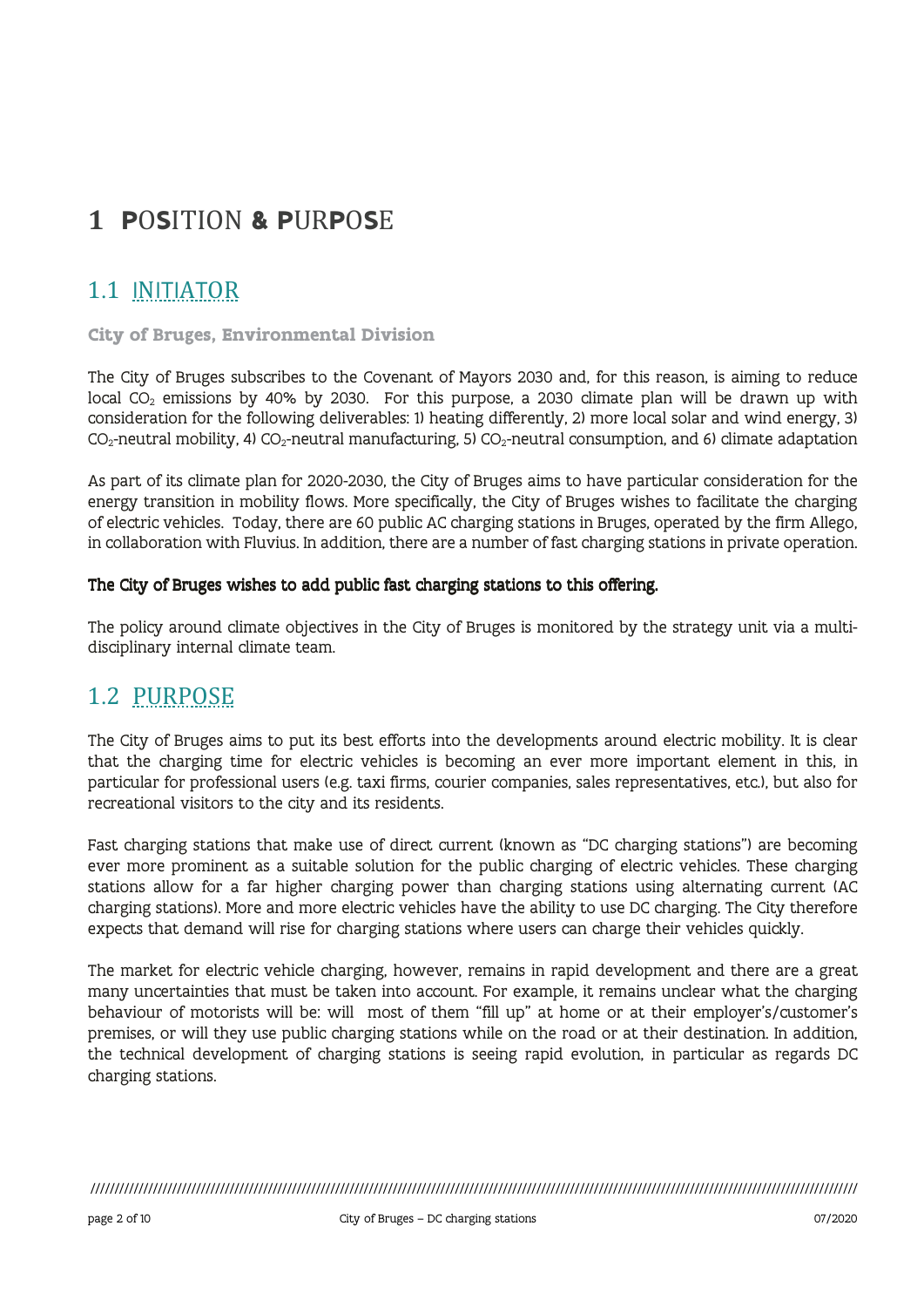In order to offer its citizens, companies and visitors the opportunity to charge their electric cars quickly despite these uncertainties, the City of Bruges has decided to offer various providers the opportunity to install a DC fast charging station at two locations in the territory of Bruges. This will take the form of a two-year pilot project. Following this two-year period, an evaluation will be made to determine the further strategy and approach based on the information obtained thanks to the pilot project.

#### **1.2.1 Preparations**

Prior to issuing this selection procedure, the Environmental Division has had an investigation carried out into the necessary technical preconditions, potential operating conditions and the present range of DC charging stations available on the market.

The locations at which the opportunity would be offered to install a DC charging station and the conditions for this were arrived at based on the information collected during the preparatory phase.

#### **1.2.2 2 nd step of the market consultation**

Given that the first step of the market consultation revealed that the market for DC charging is still at an early stage, with a multitude of actors and a wide range of offerings, the City has decided to utilize an open approach, whereby the opportunity to install a DC charging station will be offered to various providers. This will allow the providers to test out their market model, both functionally and technically, at a commercially interesting location. The City is setting multiple conditions for this in order to ensure that its own objectives, being offering the opportunity to charge electric vehicles quickly while gaining information on charging behaviour, are also met.

# **2 P**ILOT **P**ROJECTS FOR DC FAST CHARGERS

# 2.1 PRE-SELECTION

#### **2.1.1 Approach**

Given that the City of Bruges aims to apply as broad and open an approach as possible, it was decided to make a selection as to which candidates will be permitted to install a DC charging station. A pre-selection will be made on the basis of the technical and commercial proposal submitted, within the framework of conditions described below.

All interested actors who can carry out the services described within the conditions set are invited to participate in this.

Based on the proposal provided, a maximum of 2 candidates (or consortia) will be selected to install and operate a DC charging station.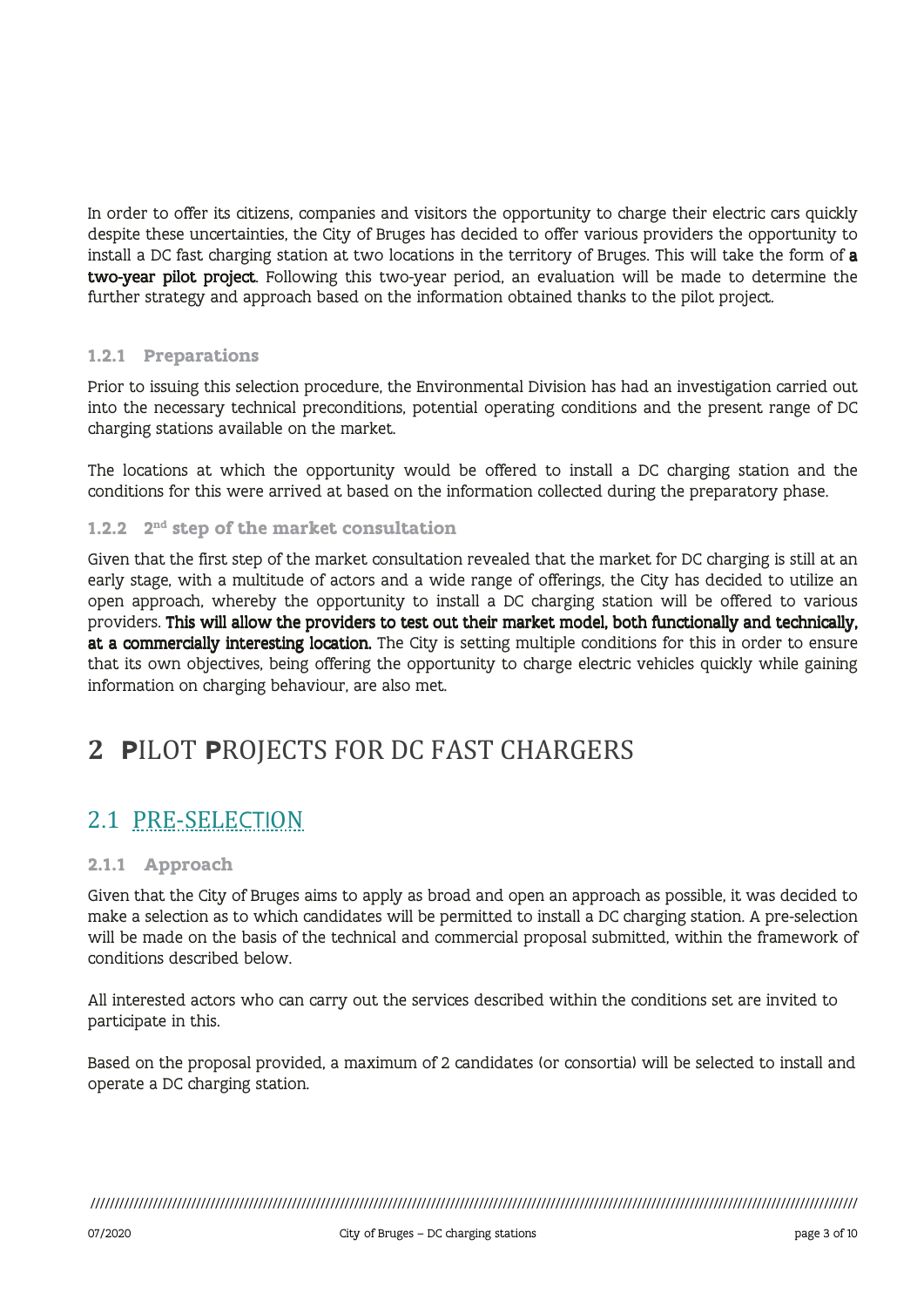Should it emerge that additional information is necessary in order to make a final choice, the City will give the candidates the opportunity to further clarify their proposal.

#### **2.1.2 Technical and functional requirements**

In order to be eligible, the proposal will need to meet at least the following technical and functional requirements:

- Scope of the proposal:
	- $\circ$  Installation and operation over a two-year period of a DC charging station with a minimum charging capacity of 50kW, which has a real-time data communication facility through the use of a mobile data connection;
- Interoperability and publication:
	- $\circ$  the charging station must be able to be activated by a multitude of Mobility Service Providers (thanks to the use of OCPI, for example)
	- o the charging station must be published via collaboration agreements on a variety of platforms and smartphone apps
	- $\circ$  charging cycles must be able to start through at least the use of an RFID charging pass and, potentially, a smartphone app
	- $\circ$  real-time information on the charging station must be shared (including status, number of charging points and tariff)
- Presence of an occupation management system
- At least the following data must be collected by the operator and this data must be shared with the City of Bruges every six months:
	- o Performance overview for the charging points;
	- o General overview of the charging transactions with daily and monthly totals;
	- o Detailed overview of the charging sessions: Start date & time, Stop date & time, Volume (kWh), Max. charging capacity used, Charging point ID, Charging point address, authentication ID (e.g. UID of the RFID pass).

Besides this, we are asking for a description of the extent to which the candidate is in a position to share information on the nationality of the charging station's users and whether or not the usage is of a professional nature.

Several of these functional and technical requirements are described in more detail in point 2.2, along with the award criteria.

#### Award criteria

The selection of the candidate for installation and operation will take place on the basis of the following differentiating criteria:

- Quality of the proposal, including its innovative and forward-looking nature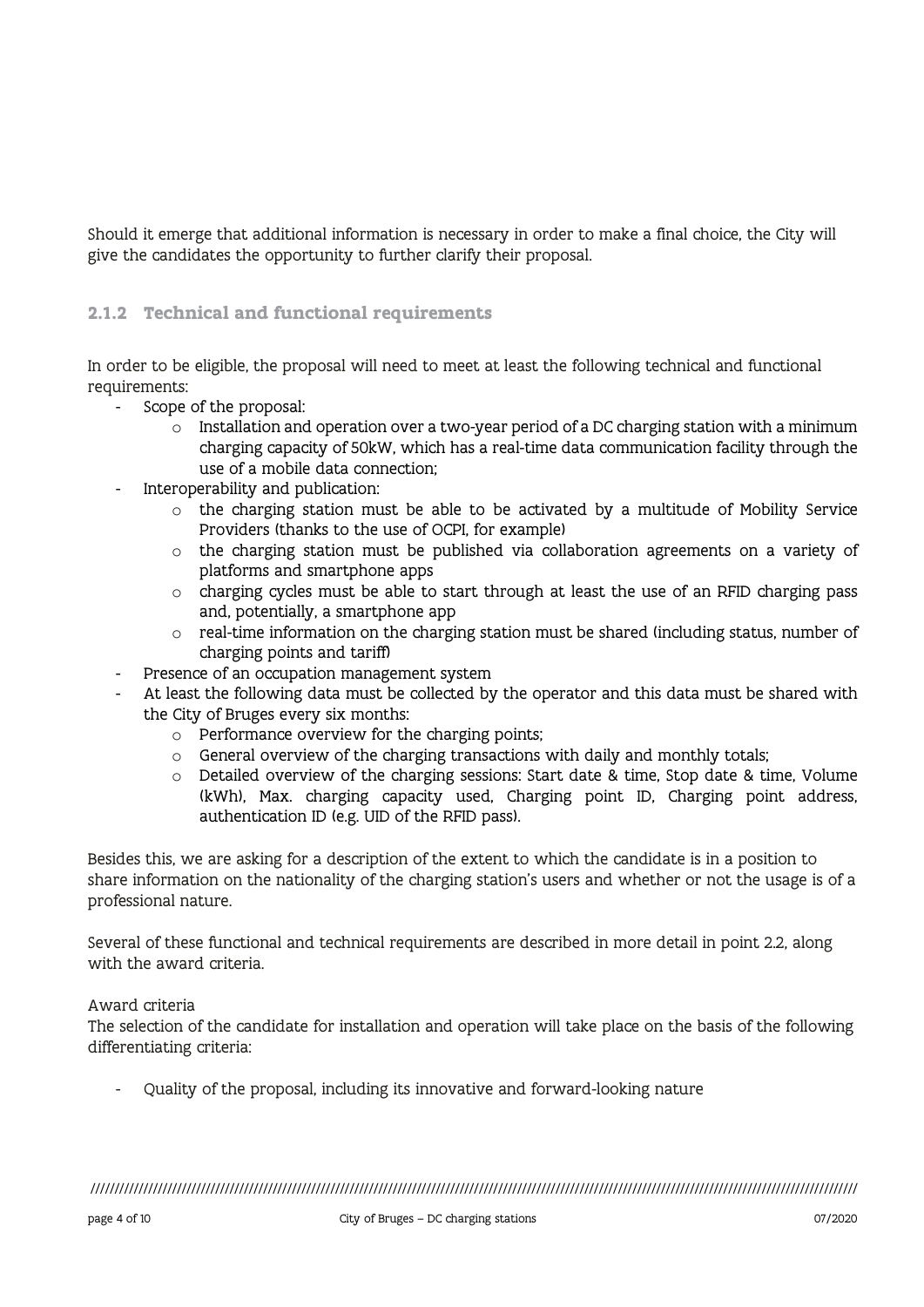- The candidate's experience with similar projects
- Availability guarantee:
	- o guaranteed availability percentage
	- o proposal for compensatory penalties in the event of unavailability
- Tariffs for charging sessions
- Concession fee

#### **2.1.3 Preparation**

The following details can be made available to any interested companies in preparation:

- A detailed description (with photos) of the two proposed locations for which a bid can be submitted for installing the DC charging stations
- The technical properties of the electrical connection at the proposed locations

# 2.2 EXPECTATIONS OF PROPOSAL

#### **2.2.1 Approach**

The City of Bruges is offering companies involved in the production, installation and/or operation of DC charging stations the opportunity to install and operate a DC charging station at a commercially attractive location.

The City is tendering a concession for this for a two-year period and views this two-year collaboration as a pilot project. Once this two-year period ends, the City of Bruges will make an evaluation of the collaboration and results of these pilot projects. The City of Bruges will then decide whether to proceed with a permanent fast charging infrastructure offering and in what form.

After assessing the proposals submitted, the City of Bruges will make a choice as to the two candidates with whom a concession agreement for the installation and operation of a DC charging station will be concluded on the basis of the award criteria. The City reserves the right to select only one or even none of the proposals submitted here, should it deem that the proposals submitted do not meet its expectations.

#### **2.2.2 Contents**

The proposal must describe the following topics:

#### Identification of the candidate

Full description of the candidate's identity, legal form, company number, legal representatives, etc.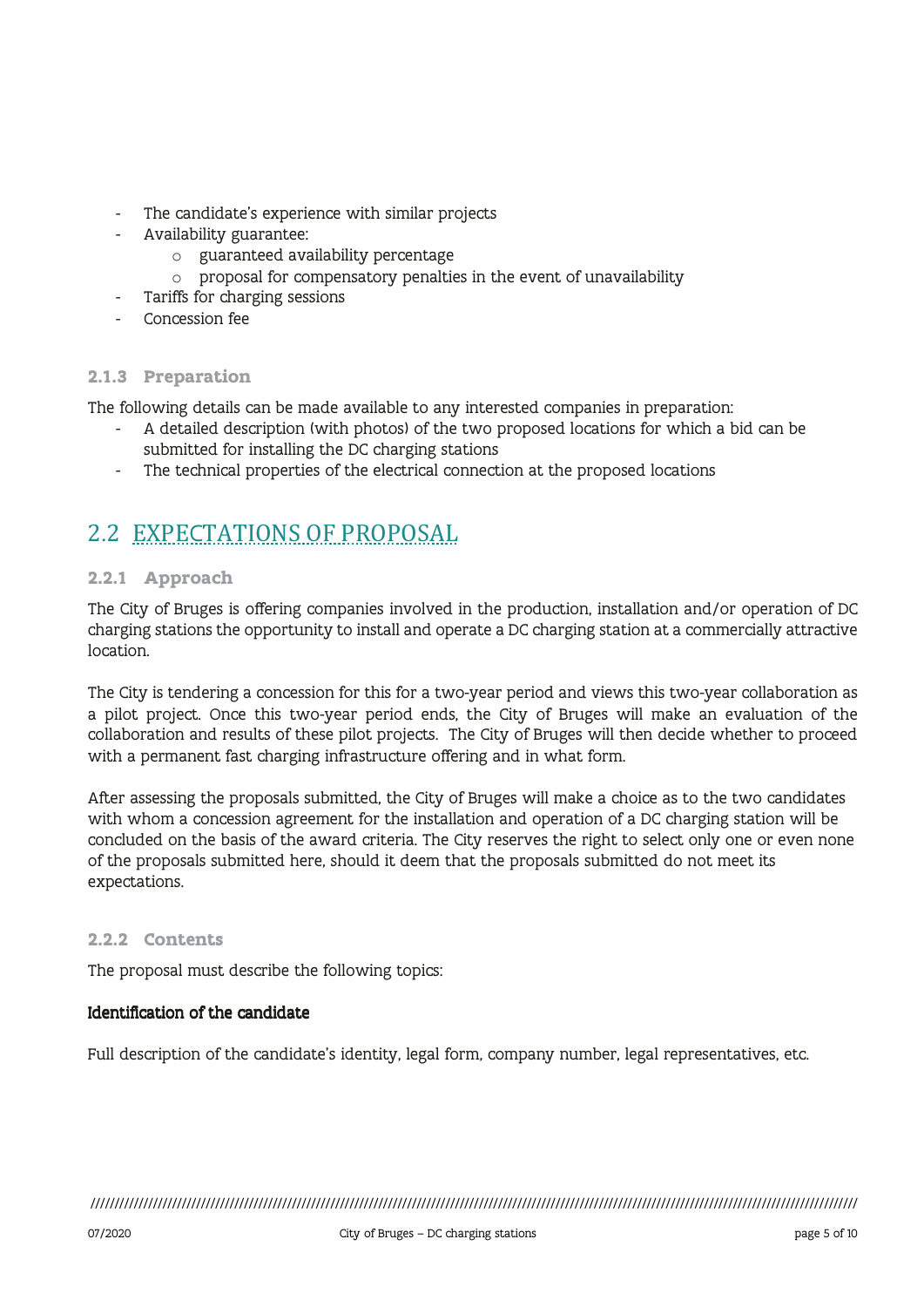#### Track record

The candidate must describe its experience in the production, installation and/or operation of charging stations in general and DC charging stations in particular.

#### Choice of location and timing of implementation

Two locations have been selected where a DC charging station could be installed. In principle, the City of Bruges will choose a different candidate for each location. The candidate should indicate in its proposal whether they are interested in both locations, including a preference for one of the locations (if any).

Following the award, the concession-holder should install the DC charging station and commission it by 18 december 2020 at the latest. The candidate should confirm in its proposal that they can carry out the installation and commissioning by the aforementioned date, taking account of the timing described in point 2.4.2 of this call.

The candidate should describe what the maximum period is that they will need after the selection date to install and commission the DC charging station.

#### Description of the proposed type of DC charging station

The candidate must describe exactly which type of DC charging station they will install and include a detailed data sheet with the proposal, along with an indication of how many charging stations of this type have already been installed worldwide.

The proposal should also confirm that the charging station has a real-time data communication facility through the use of a mobile data connection. No Ethernet or other cabled data communication connection will be made available at the location.

Given that the present call regards the implementation of a pilot project, the City of Bruges is also open to proposals using a new type of DC charging station or a prototype in an advanced phase of testing. In this case, the proposal should describe the entire course of development up to now and what advantages this new type or prototype offers compared to more common, commercially available, types of DC charging stations.

#### Publication and compatibility with (other) providers of charging services

It is of the utmost importance that the charging station is published on as many platforms as possible, usable by a maximum number of users and can be found on the most common apps.

The candidate must demonstrate in its proposal that they will meet the following conditions:

 the charging station can be activated by a multitude of Mobility Service Providers (thanks to the use of OCPI, for example)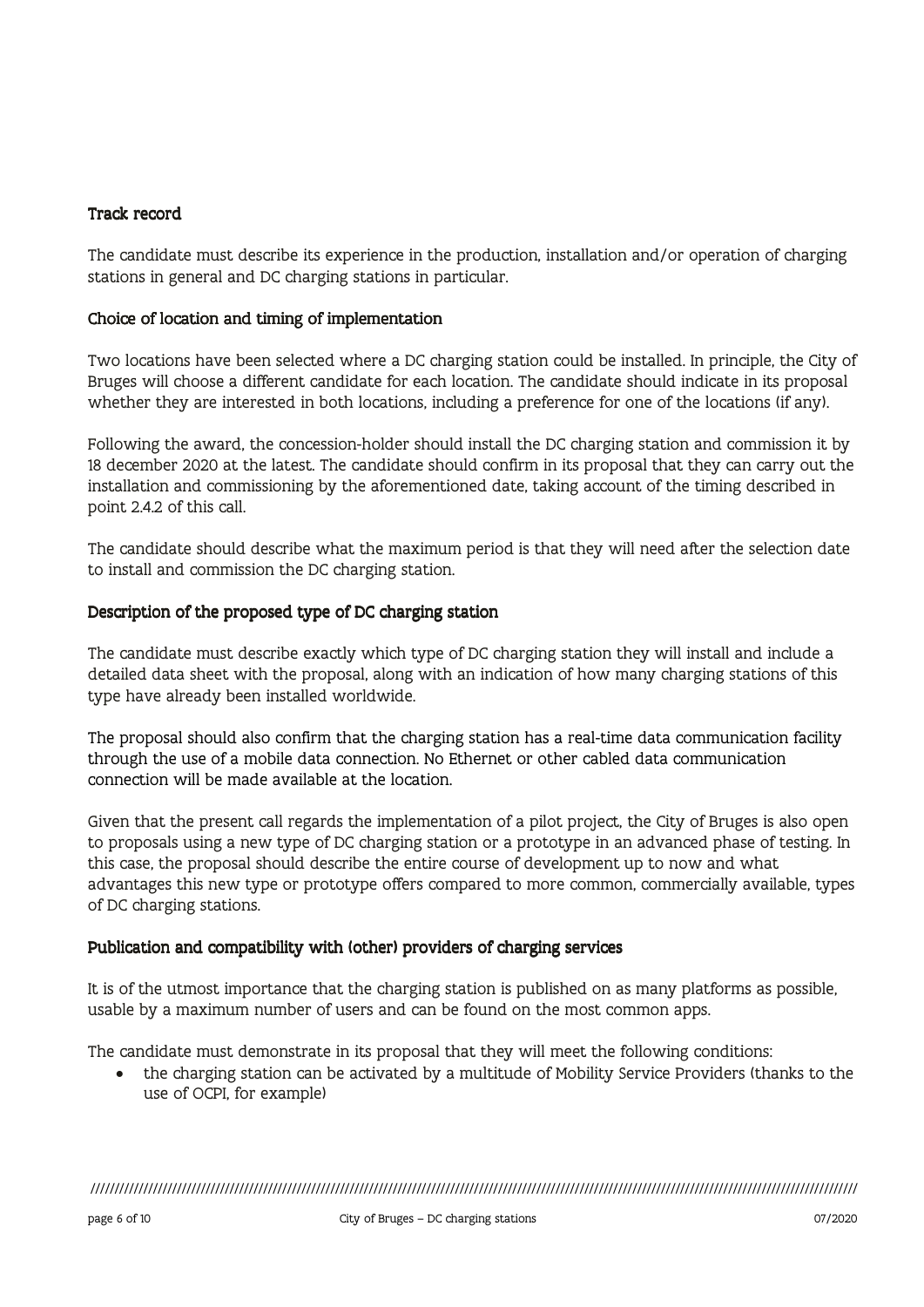- the charging station will be published via collaboration agreements on a variety of platforms and smartphone apps
- charging sessions can be started through at least the use of an RFID charging pass and, potentially, a smartphone app
- real-time information on the charging station will be shared (including status and number of charging points)

#### Approach to charging station occupation occupation

In order to ensure that the charging station can see maximum usage, the operator should provide a system that avoids unnecessary occupation of the charging station. This could be, by way of example, through choosing a charging tariff with a fee per minute of occupation, through a notification via an app or by text, after which any occupation fee is charged, or through other innovative methods.

The candidate should describe in the proposal what approach will be taken in order to ensure that the charging station does not see unnecessary occupation.

#### Collection and sharing of the operational data

In order for the City of Bruges, during the course of the pilot project and once it has ended, to make an analysis of the project's success, the developments, the types of users, the charging behaviour, etc., operational data should be collected and the City should receive this data from the operator on a regular basis.

The proposal must describe what data the candidate will share with the City of Bruges and the frequency with which this reporting will take place (monthly, quarterly or half-yearly).

In any event, the candidate must confirm in the proposal that:

- The charging station has a real-time data communication facility through the use of a mobile data connection;
- At least the following data will be collected by the operator and that this data will be shared with the City of Bruges every six months:
	- o Performance overview of the charging points;
	- o Summary overview of the charging transactions with daily and monthly totals, distribution of the charging transactions throughout the day, etc.;
	- o Detailed overview of the charging sessions: Start date & time, Stop date & time, Volume (kWh), Max. charging capacity used, Charging point ID, Charging point address, authentication ID (e.g. UID of the RFID pass);

In addition, we are asking for the extent to which the candidate will be able to share information on the nationality of the charging station's users and whether or not the usage is of a professional nature.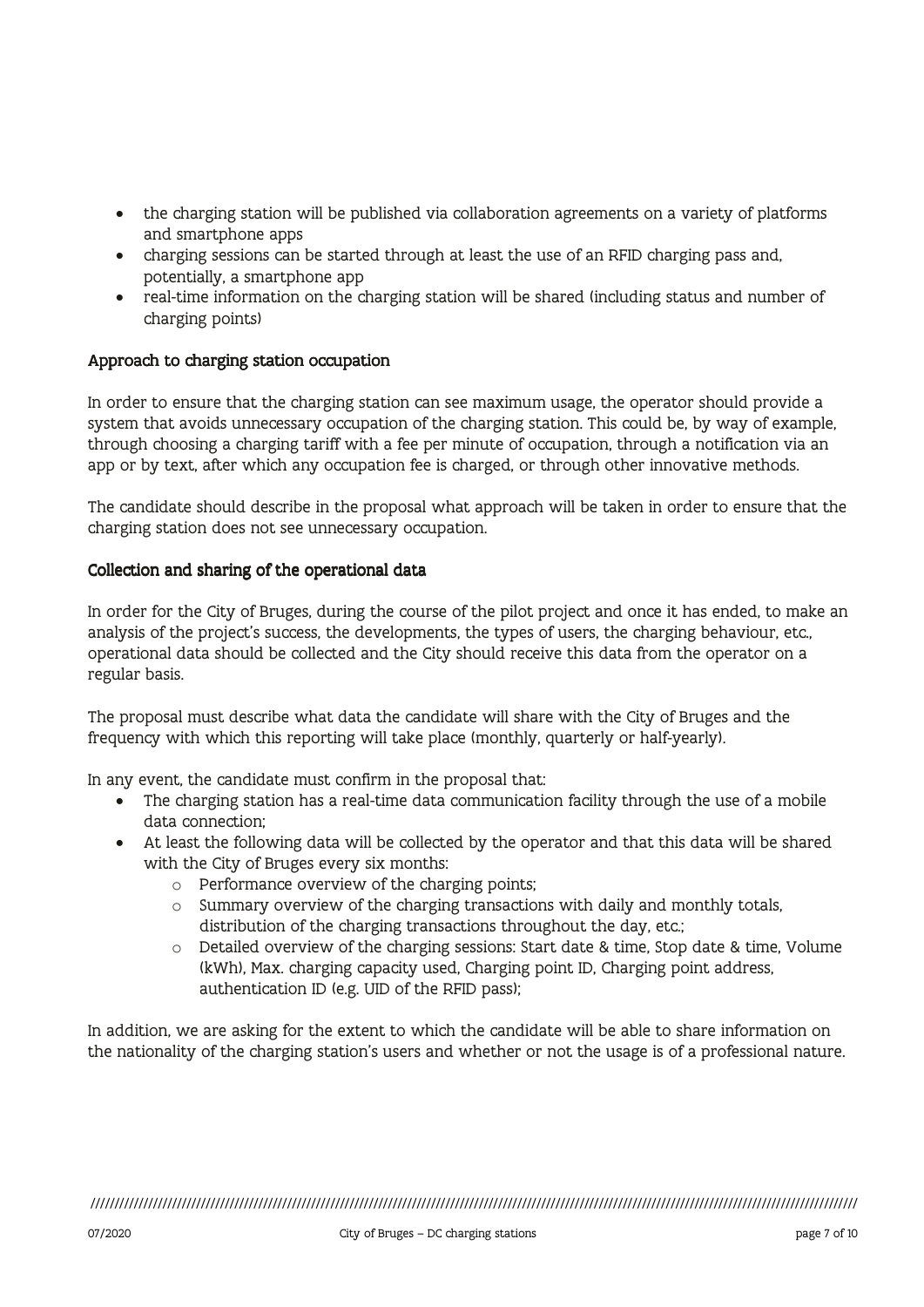#### Availability guarantee and helpdesk:

The operator will be asked to provide an availability guarantee. This means that the selected candidate must offer a guarantee that the charging station will be technically available (i.e. functional and charging or ready to charge) for a certain minimum duration during the year.

The City of Bruges is aiming for a minimum availability level of 95%, calculated every six months from the date of the charging station's commissioning. This means that the charging station is technically available for 4,161 of the 4,380 hours covered by a six-month period. However, the City of Bruges will leave it to the candidate's discretion as to whether to give a higher or lower percentage in the proposal, so that this can be used as a differentiating factor between the proposals.

The availability percentage will be calculated after deducting the time when the charging station was unavailable owing to one of the following reasons:

- planned maintenance on the charging station and appurtenances (frequency and duration to be indicated in the proposal);
- physical inaccessibility of the charging station, which was not caused by the operator, those appointed by them or their sub-contractors;
- causes outside of the charging station operator's control, with an obligation upon the operator to keep these as short as possible (for example, in the event of damage to the charging station, the operator should repair this as soon as possible).

The candidate must describe in the proposal what availability guarantee they are offering and what financial compensation (the penalty amount) they propose for every 6 hours that the charging station has not been available when it should have been. This penalty amount will also be used as a differentiating factor between the proposals.

In addition, the proposal must also confirm that a 24/24-hour, 7/7-day helpdesk service will be offered for the charging station's users, along with a description of how this helpdesk service will be organised.

#### Tariffs for charging sessions

The candidate must indicate in the proposal what charging tariff they will apply. There are three possible types of tariffs for charging sessions:

- Fixed starting tariff (charged irrespective of the charging station's duration of use)
- Tariff per kWh charged
- Tariff per minute that the vehicle is occupying the charging station

The proposal should describe what tariffs the operator will apply (types of tariff, level of the tariff, etc.). The tariff per kWh charged may not exceed €0.50/kWh.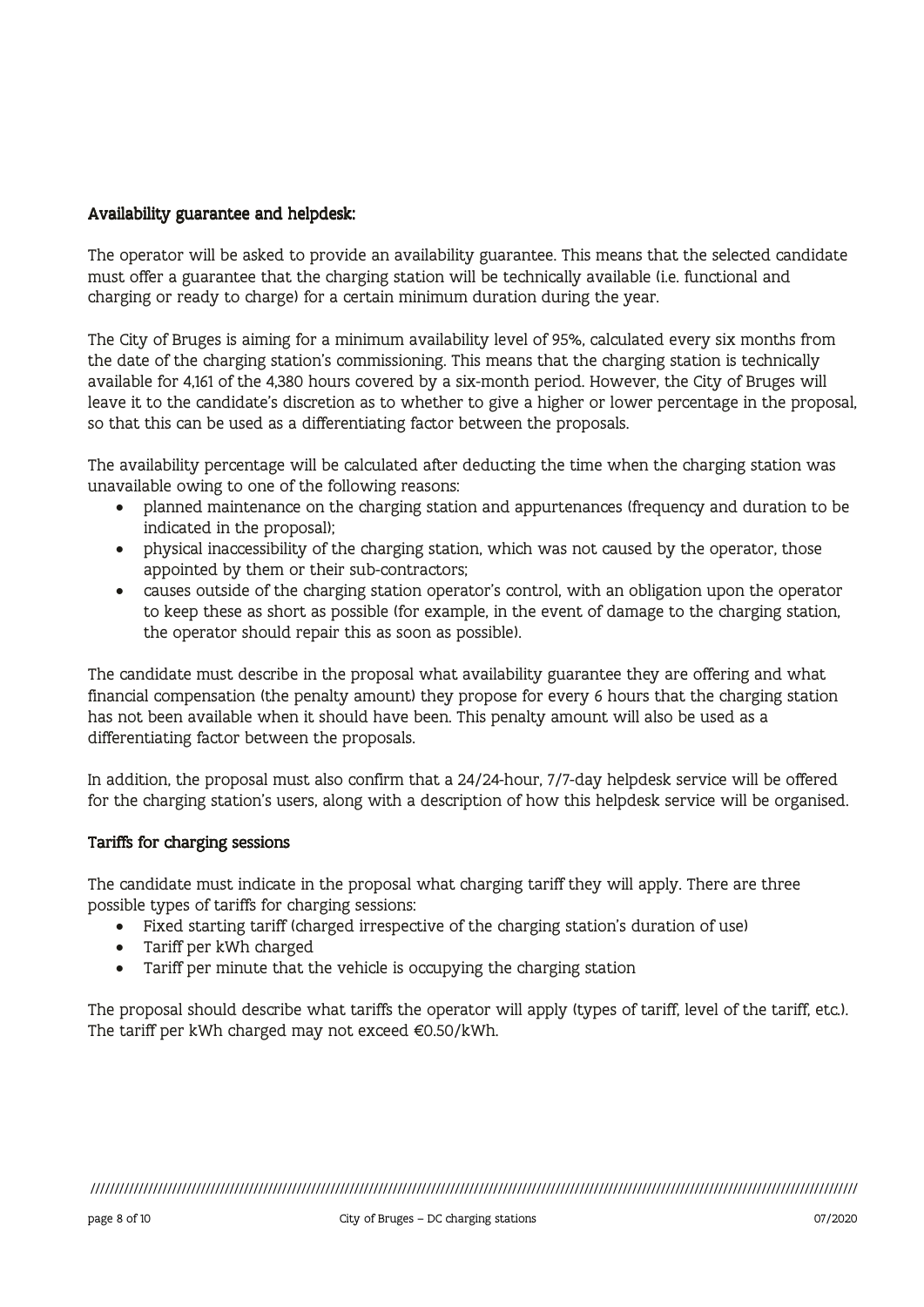The candidate must confirm in the proposal that the tariff will be published in the area of the charging station and will be clearly visible, and will be made available via the collaboration platforms, so that the user knows the charging tariff before commencing the charge.

The tariffs will be used as a differentiating factor between the proposals.

#### Concession fee

The City of Bruges offers the candidate the possibility to pay an annual concession fee to the City. The proposed concession fee will also be taken into consideration when assessing the proposals in respect of one another.

The City is open to both fixed concession fees and variable concession fees here (based on the number of kWh charged, for example).

**2.2.3 Preparation** 

See 2.1.3

# 2.3 CONSORTIA

Candidates are allowed to form a consortium, if they wish. In such an event, they should report the name of the consortium and of its responsible contact, along with the identification of the participating partners.

# 2.4 AWARDING THE CONCESSION

#### **2.4.1 Submitting a proposal**

A maximum of two candidates will be selected to install and operate a DC charging station. In order to be part of this selection, interested candidates should submit a proposal that meets the expectations described in point 2.2, so that the proposal can be assessed in accordance with the criteria described.

- Quality of the proposal, including its innovative and forward-looking nature
- The candidate's experience with similar projects
- Availability guarantee:
	- o guaranteed availability percentage
		- o proposal for compensatory penalty payments in the event of unavailability
- Tariffs for charging sessions
- Concession fee